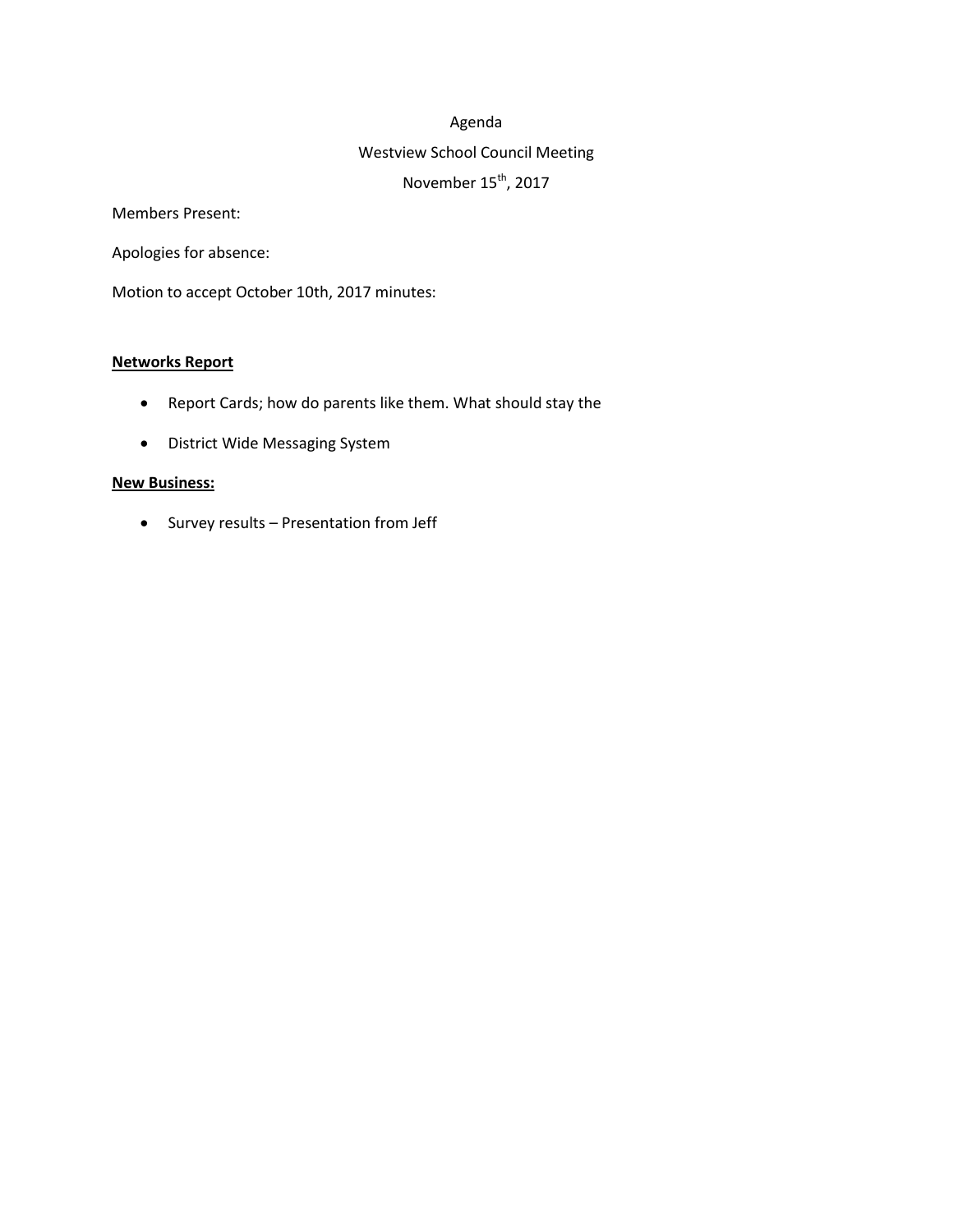# Agenda Westview School Parents Association Meeting November 15<sup>th</sup>, 2017

**Motion to accept October 10th , 2017 minutes:**

# **Treasurers Report**

Playground: \$26 414.69 Casino: \$ 79 542.59 Regular: \$ 4 909.16

## **Requests for Funding**

Requestor: Heather Redfurn

- $\bullet$  Native Flute Kit 100 kits
	- o Music Grad 4, 5, 6
	- $\circ$  Each child would get a kit to create the instrument. Made of PVC pipe they would build, paint and finish instrument in class – they would be used during the recorder unit.
	- o Approximately \$12.95 each plus paint (~\$50)
	- $\circ$  Total = \$1478.93

Motion: Second:

Requestor: Lorie Pittman

- Gifts cards for our families in need
- $\bullet$  ~500

Motion: Second:

Requestor: Donna McCullough

- Grade  $4's & 5's$
- Open Minds Museum School
- $\bullet$  Wk 1 Grade 4 January 8-12
- $Wk$  2 Grade 5 January 22-26
- Programming & bussing for the week
- Writing/Journaling in LA & Social Studies with guest speakers & museum artifact
- $\bullet$  Cost = \$850 per class = \$1700

Motion: Second:

### Requestor: Donna McCullough

- Grade 2-5
- OSMO Pizza co 5-6 kits
- Using OSMO kits to work on math; sorting, time & money skills/problem solving
- Cost =  $$59$  +gst+shipping X 5or 6 kits (~ $$400$ )

Motion: Second: